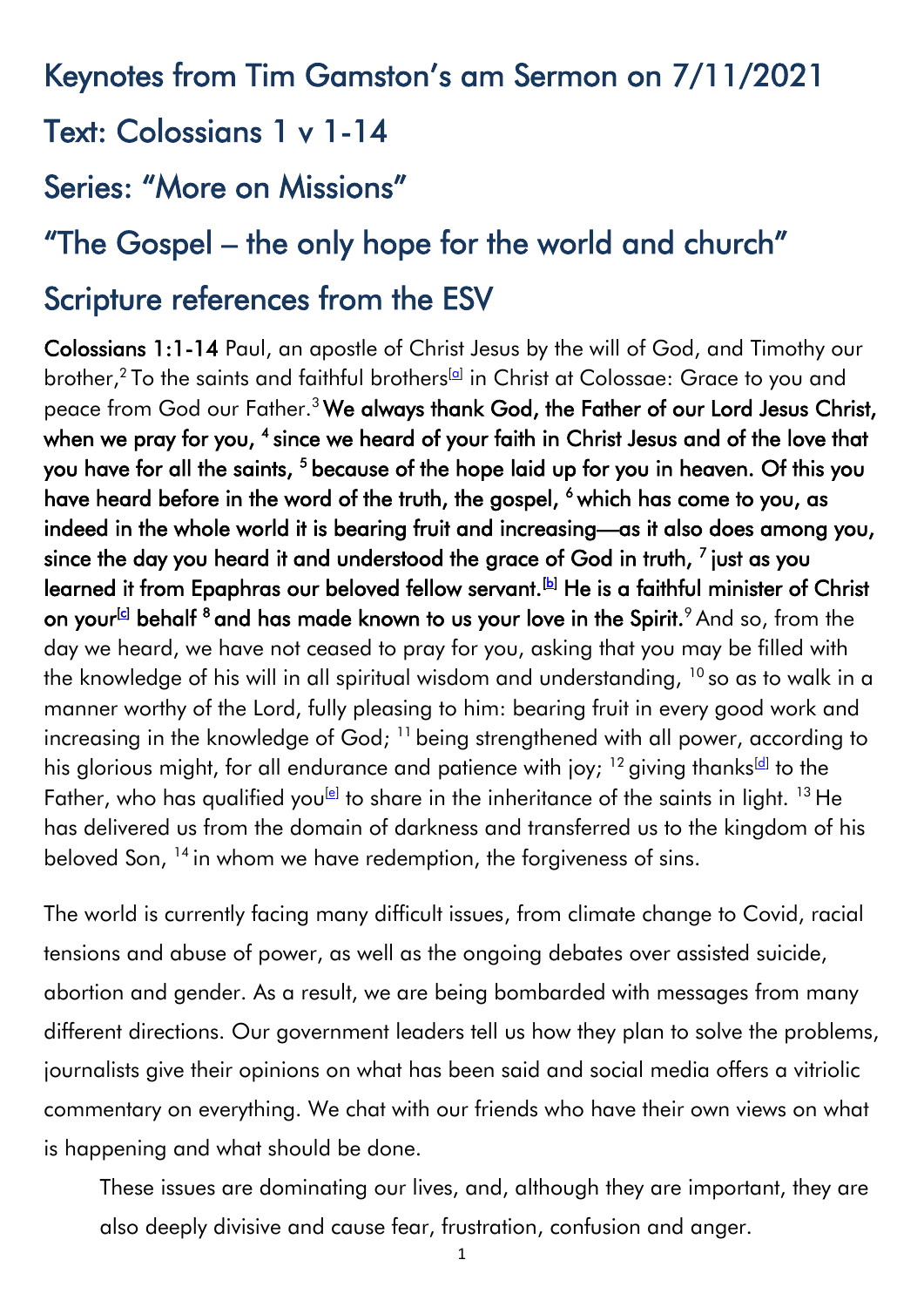The result is a world that is disunited and fearful. Sadly, the church is not immune to this, and these issues are starting to drive the agenda and the thinking within churches. Congregations want their pastors to take sides on issues like climate change, race and Covid restrictions. However, no pastor can win – whatever stance he may take on any of this, he is bound to offend someone, and if he says nothing, he will offend everyone! Sadly, too, the sort of vitriol that comes from social media is now coming from Christians in the form of angry letter-writing and sarcastic comments, causing churches to split and pastors to leave their ministry.

That may sound like something that couldn't happen to us at BBC, but we all have opinions on these issues and can easily find ourselves judging one another. Additionally, the Covid crisis, livestreaming our services, the new building and changes in our congregation and leadership have meant that we have had to make changes to how we do church.

Those changes have led to issues which, if we dwell on them and allow them to fester, will create tribes and factions within the church. In the process, we may lose sight of what unites us, and what the world most needs to hear.

We need to have our hearts recalibrated to cherish the one message that will unite all people and deal with the fear and anger that has taken hold of the church and the world.

#### • That message is the Gospel (v5 above).

Paul is writing this letter to deal with the Gnostic teaching that was creeping into the church. The Gnostics denied that God was creator and sustainer of the universe.

- They couldn't believe that a spiritual God would create a material world and because of that they had an unhealthy interest in the spirit world and mysticism
- They couldn't believe that Jesus could be both God and man, and Saviour and believed they needed to be their own saviours through their own efforts We see something of this today.

• Our world denies the God of the Bible as creator, even denying his very existence. Therefore, they don't know what God has promised about this world, nor his plans for it.

2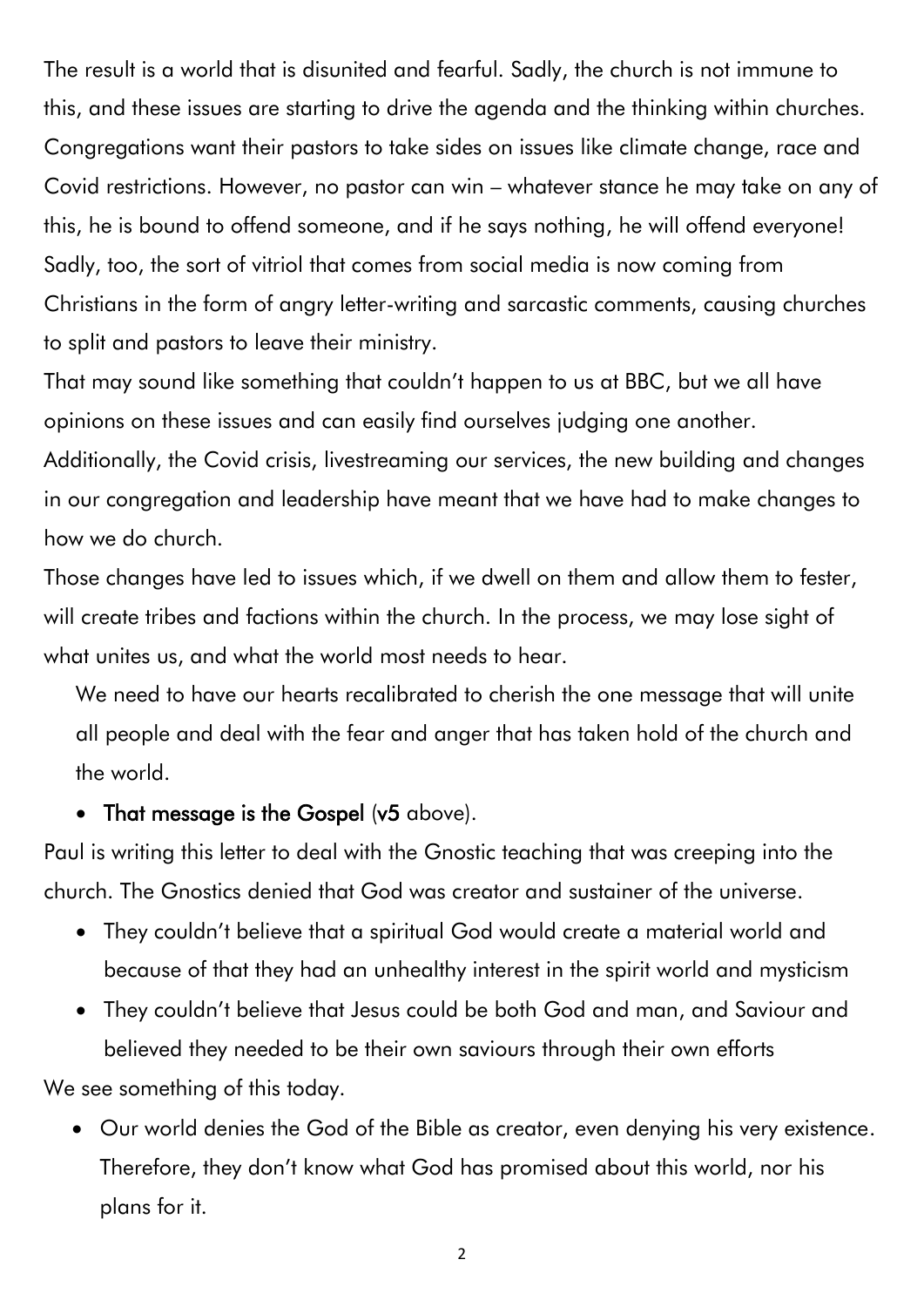- Instead of seeking God about how to govern it, people are blindly trying to be their own saviours.
- Despite denying the existence of God, people are looking for meaning in life and turning to Eastern mystic religions.

Paul dealt with Gnosticism by preaching the gospel of Jesus Christ, helping the church to have confidence in it to unite people and take away fear. This is the answer for us too. We need to be totally focussed on the gospel of Jesus Christ.

- We need to be fully confident that this message of God's grace will unite us to God and each other.
- We need to be fully confident that this message of God's grace will take away the fear that the world has and provide answers to the complex issues it is facing. Paul gives us two truths about the Gospel to help us in this (v6 above).
	- 1. The Gospel is growing the Gospel has come to the whole world and it is bearing fruit and increasing.

Jesus told his 11 disciples that they were to be witnesses in Jerusalem, Judea, Samaria and to the ends of the earth.

• By the time the last apostle died, it is estimated that there were half a million believers and by February 2020, that number had grown to 660 million evangelical Christians worldwide, many of whom live in countries where authorities have tried to silence the gospel. There are believers in every continent.

### That is the power of the Gospel

Gospel growth globally has come at the cost of human lives – lives laid down so that the unreached could hear the good news that Jesus saves sinners eternally. During the 1800s, the average life expectancy of a missionary in West Africa was 2 years, because of malaria, but despite this, the western church kept sending missionaries to Africa and elsewhere. When you consider the Gospel, this is a natural outworking.

The Gospel is a message of one man, Jesus, laying down his life to save many The most effective and beautiful way for that message to be proclaimed is when God's people lay down their lives so that others will hear this message and be saved. This may be a literal laying down of life, but it may also mean: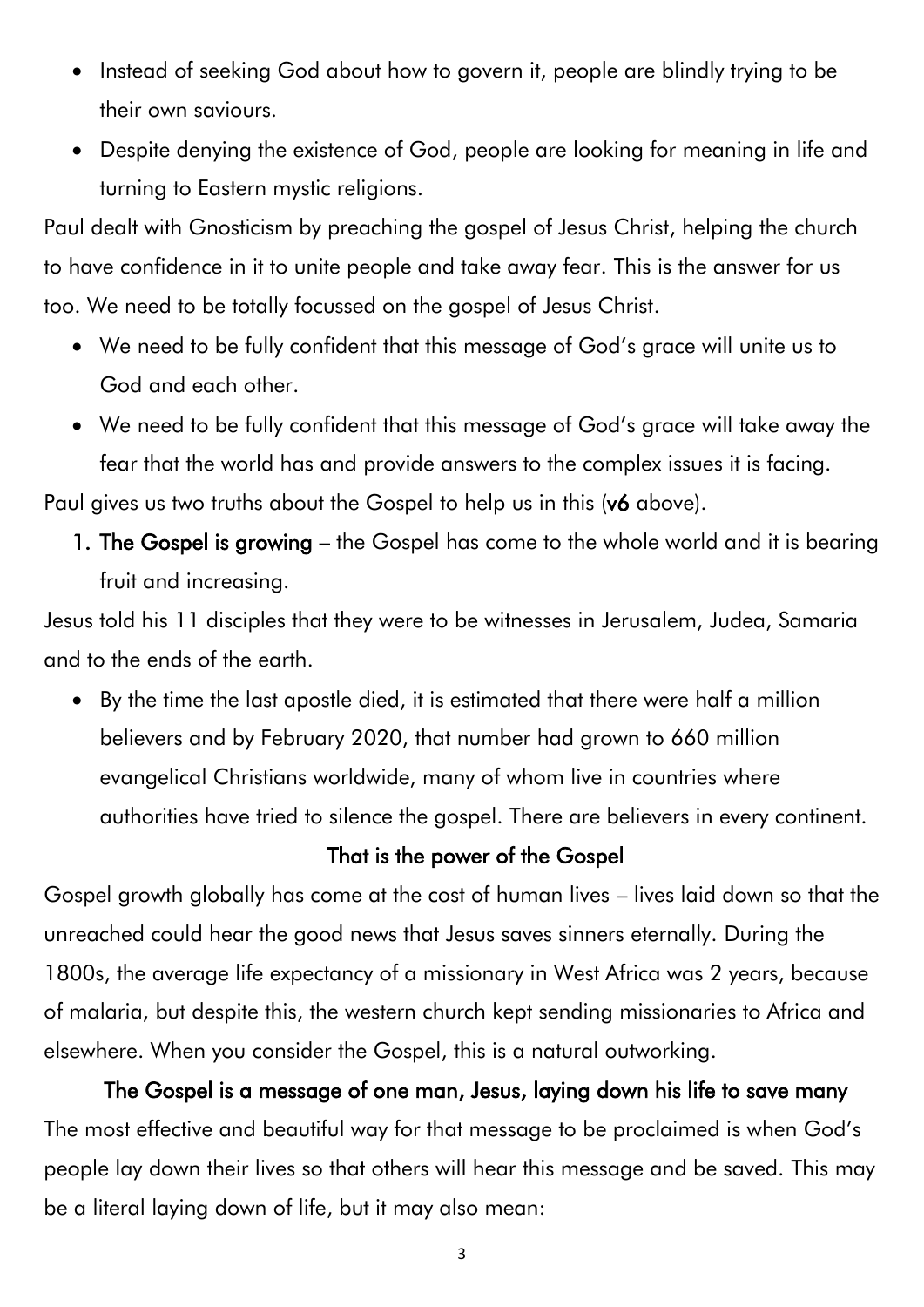- Denying ourselves certain western comforts so that we can financially support mission
- Giving up lucrative careers do that we can go with the gospel to the unreached
- Risking rejection from friends and family as we tell them that Jesus saves sinners
- Giving up our sons and daughters to go out on the mission field

People travel the world to take messages about climate change and so on, but the big question is

### who will go and tell the world the most important message that it needs to hear?

- There is a holy God who is rightly offended by our sin and must punish us eternally.
- That God is a God of love who has punished his own Son in place of sinners
- Everyone who turns from sin and trusts in Jesus alone to save can be put right with God and have eternal life

The Gospel is the only religious message that can be believed, as Paul shows in his second truth.

2. The Gospel is fruitful (v6 above) - the gospel is not just a message for the intellect. Wherever the Gospel is preached and truly believed, it results in changed lives (bears fruit), just as it did for those in the

church at Colossae. That fruit (faith, love and hope v5 above) showed that the Gospel was an authentic message from God, and that the people who believed it were the authentic people of God.

- a) These believers had hope for the future, because the Gospel is full of hope. It offers the hope of:
- Forgiveness of sin, and being put right with God
- A renewed earth, free from any fears that currently beset us such as climate change, viruses and racial hostility.

## When Gospel hope is controlling our minds and hearts, then we are truly free from all fear

b) These believers were a community that loved one another.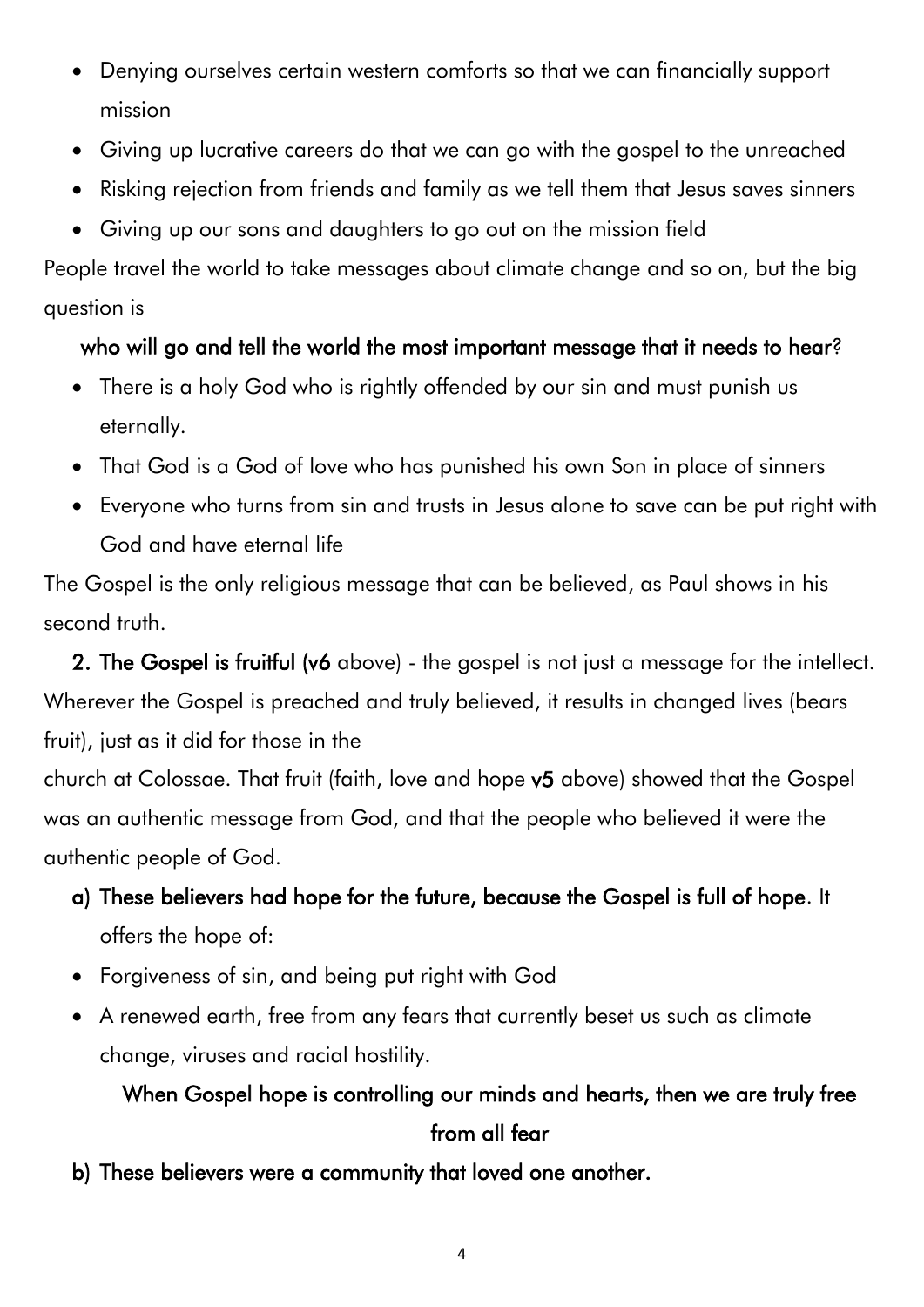• Their hope for the future freed them to show love for all the saints not just locally but worldwide.

The Gospel creates a community where love is active so that

• despite differing views over world related issues, people still love one another and do not gossip or vilify.

When we realise that, for the whole of eternity, we shall enjoy rich fellowship with God and each other, free from all the frustrations of this life, which are only for a short time, then we will be set free to love one another.

### This love comes from our faith in Jesus Christ.

We cannot claim to trust in Jesus Christ, who loved us and gave himself for us, and then show hostility toward others whom Christ loved and died to save. Faith in Jesus reminds us that we are all sinners in need of God's grace and that humbles us. It puts us all on a level playing field from which we can choose to love one another. This happens because

### God works through the Gospel to produce this fruit in our lives.

Paul thanks God for this fruit in the believers' lives (v4 above) because

### God is the author of this faith, love and hope in them

- Where the world's message and methods dominate, there can only be fear and disunity
- Where the Gospel dominates there will be the fruit of faith, love and hope that will lead to loving unity and freedom from fear

What are we to do in response to this?

- I. Proclaim the gospel where it has been neglected perhaps in our own family lives and in our neighbourhood
	- Every day, we need to preach the gospel to ourselves, reminding ourselves of God's grace to us, sinners though we are. Our acceptance before God and in church and the world is based on what Christ has done for us and nothing else. Failure to hear this message on a daily basis may make us fearful and irritable.